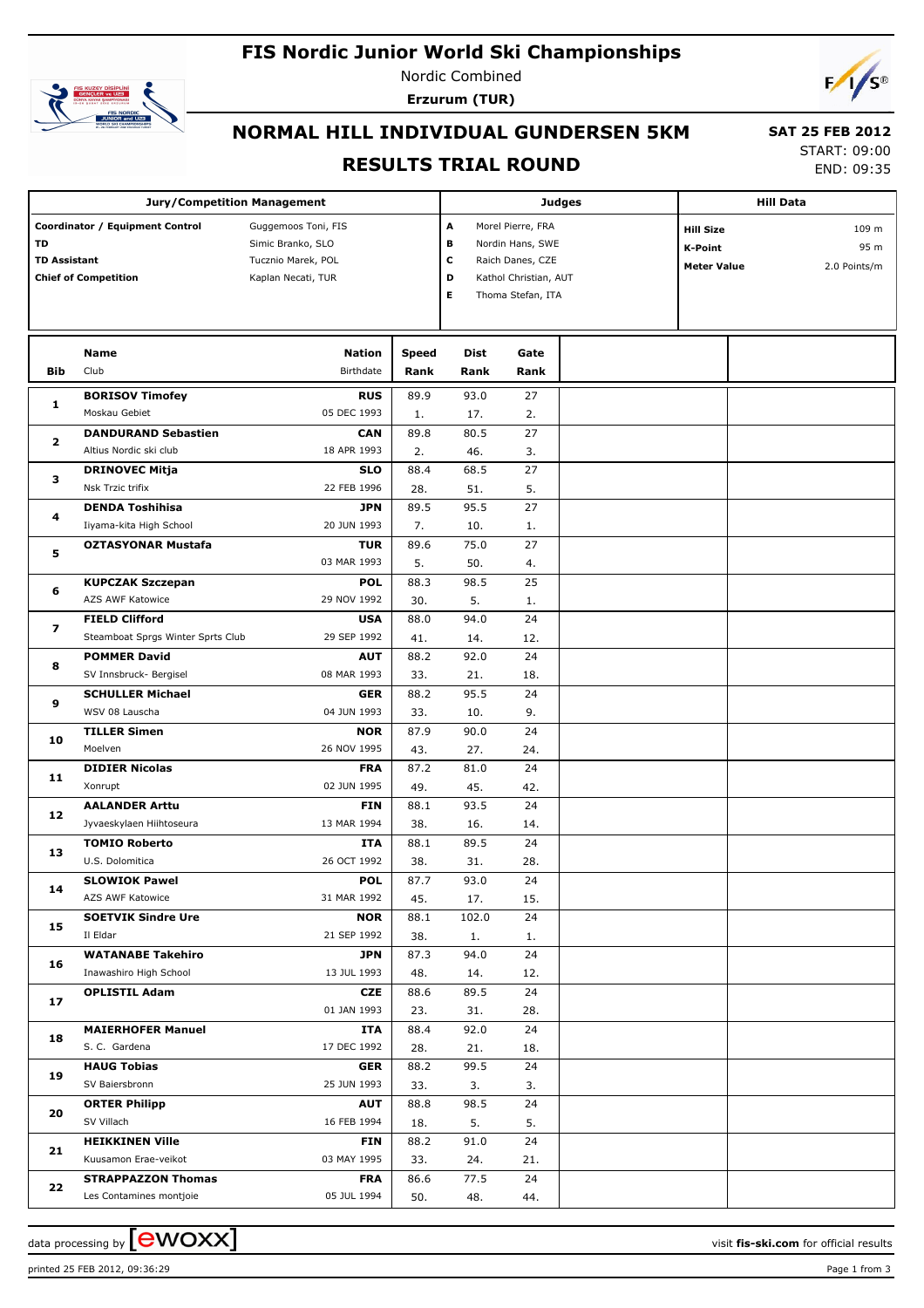# **FIS Nordic Junior World Ski Championships**



Nordic Combined **Erzurum (TUR)**



### **NORMAL HILL INDIVIDUAL GUNDERSEN 5KM**

#### **RESULTS TRIAL ROUND**

 **SAT 25 FEB 2012** START: 09:00

END: 09:35

| Bib | Name<br>Club                           | <b>Nation</b><br>Birthdate | <b>Speed</b><br>Rank | Dist<br>Rank | Gate<br>Rank |  |
|-----|----------------------------------------|----------------------------|----------------------|--------------|--------------|--|
|     |                                        |                            |                      |              |              |  |
| 23  | <b>LYNCH Erik</b>                      | <b>USA</b>                 |                      |              |              |  |
|     | Steamboat Sprgs Winter Sprts Club      | 09 JUN 1994                |                      |              |              |  |
| 24  | <b>MAH Nathaniel</b>                   | <b>CAN</b>                 | 87.4                 | 77.0         | 24           |  |
|     | Altius Nordic ski club                 | 08 SEP 1995                | 47.                  | 49.          | 45.          |  |
| 25  | <b>MAVC Borut</b>                      | <b>SLO</b>                 | 86.5                 | 78.0         | 24           |  |
|     | SSK Ljubno BTC                         | 07 MAR 1994                | 51.                  | 47.          | 43.          |  |
| 26  | <b>GUBIN Alexey</b>                    | <b>RUS</b>                 | 88.5                 | 90.0         | 24           |  |
|     | Moskau Gebiet                          | 05 SEP 1992                | 25.                  | 27.          | 24.          |  |
| 27  | <b>KLIMOV Evgeniy</b>                  | <b>RUS</b>                 | 89.1                 | 95.5         | 24           |  |
|     | Dinamo Perm                            | 03 FEB 1994                | 11.                  | 10.          | 9.           |  |
| 28  | <b>KALINICHENKO Vitaliy</b>            | <b>UKR</b>                 | 88.5                 | 89.0         | 24           |  |
|     | Vorokhta Ski School                    | 09 AUG 1993                | 25.                  | 34.          | 31.          |  |
| 29  | <b>SINKOVEC Nace</b>                   | <b>SLO</b>                 | 89.8                 | 85.0         | 24           |  |
|     | SSK Alpina Ziri                        | 15 JAN 1992                | 2.                   | 40.          | 37.          |  |
| 30  | <b>HEROLA Ilkka</b>                    | <b>FIN</b>                 | 89.0                 | 97.5         | 24           |  |
|     | Puijon Hiihtoseura                     | 22 JUN 1995                | 15.                  | 8.           | 7.           |  |
| 31  | <b>WARD Michael</b>                    | <b>USA</b>                 | 89.1                 | 87.0         | 24           |  |
|     | Steamboat Sprgs Winter Sprts Club      | 23 DEC 1992                | 11.                  | 38.          | 35.          |  |
| 32  | <b>ZEMAN Martin</b>                    | <b>CZE</b>                 | 89.1                 | 87.0         | 24           |  |
|     |                                        | 01 JUL 1993                | 11.                  | 38.          | 35.          |  |
| 33  | YAMAMOTO Go                            | <b>JPN</b>                 | 88.2                 | 87.5         | 24           |  |
| 34  | Oyama High School                      | 27 JAN 1995                | 33.                  | 37.          | 34.          |  |
|     | <b>SIMON Tobias</b>                    | <b>GER</b>                 | 89.1                 | 95.0         | 24           |  |
| 35  | SZ Breitnau                            | 15 AUG 1992                | 11.                  | 13.          | 11.          |  |
|     | <b>LIEN Oeystein Granbu</b>            | <b>NOR</b>                 | 89.2                 | 99.0         | 24           |  |
|     | Gausdal SI                             | 05 JAN 1992                | 9.                   | 4.           | 4.           |  |
| 36  | <b>CIESLAR Adam</b>                    | <b>POL</b>                 |                      |              |              |  |
|     | AZS AWF Katowice                       | 18 DEC 1992                |                      |              |              |  |
| 37  | <b>COSTA Samuel</b>                    | ITA                        |                      |              |              |  |
|     | G.S. FIAMME ORO                        | 30 NOV 1992                |                      |              |              |  |
| 38  | <b>BUFFARD Hugo</b>                    | <b>FRA</b>                 | 88.0                 | 85.0         | 24           |  |
|     | Les Rousses                            | 12 JUL 1994                | 41.                  | 40.          | 37.          |  |
| 39  | <b>REHRL Franz-Josef</b><br>WSV Ramsau | <b>AUT</b><br>15 MAR 1993  | 89.7                 | 97.0         | 24           |  |
|     |                                        |                            | 4.                   | 9.           | 8.           |  |
| 40  | <b>KIRCHHOFER Jan</b><br>SC Kriens     | SUI<br>18 SEP 1995         | 88.5                 | 82.0         | 24           |  |
|     | <b>PASICHNYK Viktor</b>                | <b>UKR</b>                 | 25.<br>89.6          | 44.<br>92.5  | 41.<br>24    |  |
| 41  | Kremenets ski school                   | 02 NOV 1992                | 5.                   | 19.          | 16.          |  |
|     | <b>ANDERSEN Espen</b>                  | <b>NOR</b>                 | 88.9                 | 100.0        | 24           |  |
| 42  | Lommedalens IL                         | 28 OCT 1993                | 17.                  | 2.           | 2.           |  |
|     | <b>HANNON Theo</b>                     | <b>FRA</b>                 | 88.3                 | 83.0         | 24           |  |
| 43  | Bois d Amont                           | 04 JUN 1993                | 30.                  | 43.          | 40.          |  |
|     | <b>PORTYK Tomas</b>                    | CZE                        | 89.0                 | 89.0         | 24           |  |
| 44  |                                        | 06 APR 1996                | 15.                  | 34.          | 31.          |  |
|     | KAGA Takuya                            | <b>JPN</b>                 | 87.6                 | 84.5         | 24           |  |
| 45  | Akita Hokuyou High School              | 30 MAR 1994                | 46.                  | 42.          | 39.          |  |
| 46  | <b>BARKOV Viacheslav</b>               | <b>RUS</b>                 | 89.2                 | 92.5         | 24           |  |
|     | Moskau Gebiet                          | 01 JAN 1992                | 9.                   | 19.          | 16.          |  |
|     | <b>GASIENICA Andrzej</b>               | <b>POL</b>                 | 88.6                 | 91.5         | 24           |  |
| 47  | TS Wisla Zakopane                      | 04 NOV 1993                | 23.                  | 23.          | 20.          |  |
|     | <b>RUNGGALDIER Mattia</b>              | ITA                        | 88.8                 | 88.0         | 24           |  |
| 48  | G.S. FIAMME GIALLE                     | 03 MAY 1992                | 18.                  | 36.          | 33.          |  |
|     |                                        |                            |                      |              |              |  |